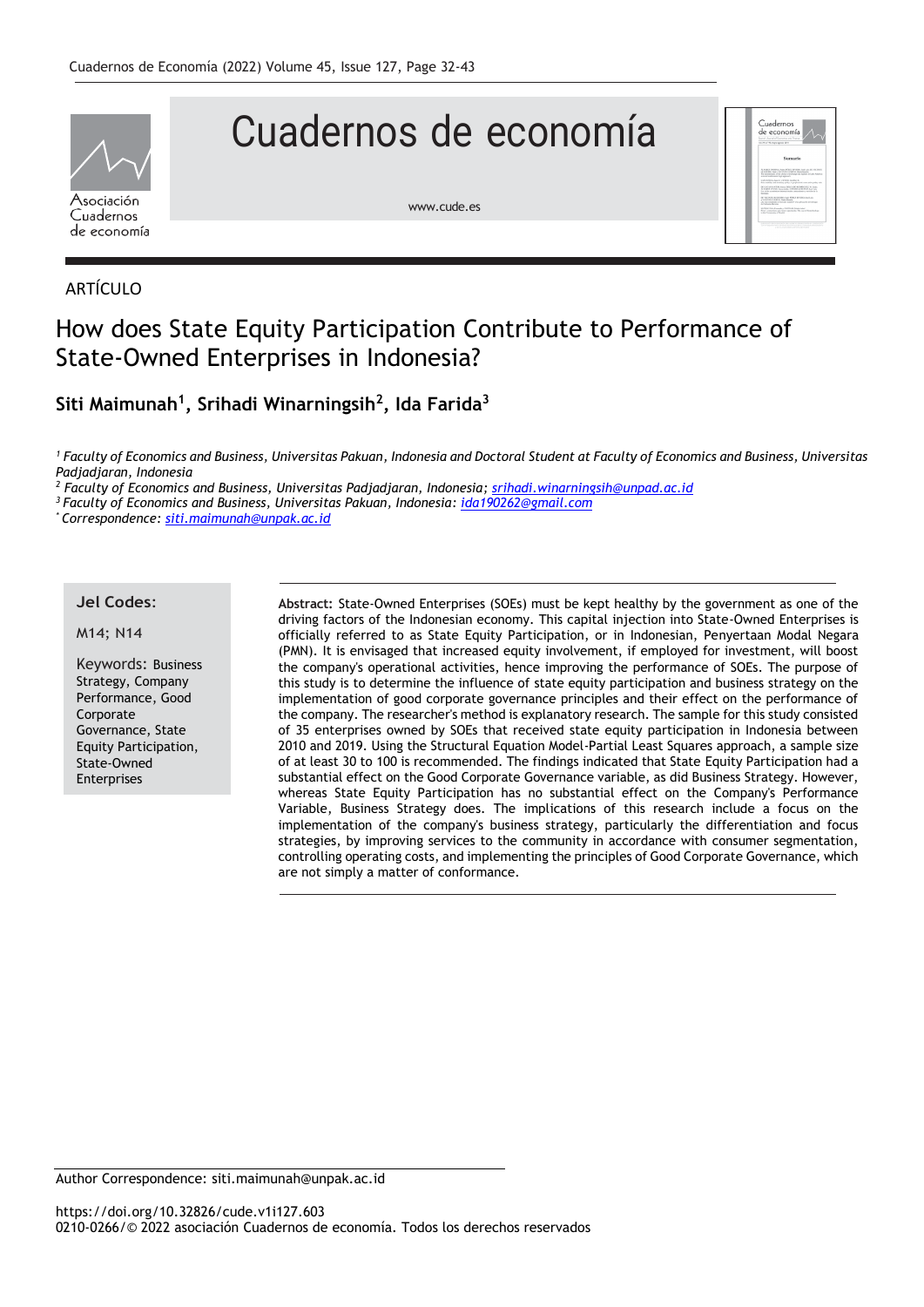#### **1. Introduction**

State-Owned Enterprises (SOEs) are critical to Indonesia's economy. According to Article 2 of Law No. 19 of 2003, the aims of establishing State-Owned Enterprises are to profit, to fulfil a special mission (Public Service Obligation/PSO), to pioneer new businesses deemed significant, and to actively participate in giving guidance and help. the economically disadvantaged entrepreneurs, cooperatives, and the general public, and finally for government revenue in the form of dividends and taxes. This indicates that, in general, State-Owned Enterprises in Indonesia must consider social functions in addition to profitoriented/commercial functions, specifically features of social interest to the community, as mandated by Article 33 of the 1945 Constitution. The position of State-Owned Enterprises as agents of development encourages them to continue growing and being sustainable, while still being able to compete in a highly competitive market. On the other hand, as company owners, State-Owned Enterprises must continue to compute their portion of earnings through dividend payments to the government (Assagaf & Ali, 2017).

As a vital component of the Indonesian economy, State-Owned Enterprises must be maintained in good health by the government. However, because not all SOEs have adequate capital, one of the government's initiatives to aid in the development of State-Owned Enterprises is to provide more money. State Equity Participation, or in Indonesian, Penyertaan Modal Negara (PMN), is the formal term for this capital injection into State-Owned Enterprises (Bumn, 2021). State Equity Participation, as defined in Government Regulation No. 44 of 2005 on Procedures for State Capital Participation and Administration in State-Owned Enterprises and Limited Liability Companies, is the separation of state assets from the APBN or the determination of company reserves or other sources to serve as State-Owned capital. Meanwhile, pursuant to Government Regulation No. 6 of 2006 on the Management of State/Regional Property, Central/Regional Government Equity Participation is the process by which ownership of state/regional property that was previously an inseparable asset is separated into separate assets that are calculated as state or regional capital/shares. on State-Owned Enterprises, Regional-Owned Enterprises (BUMD), or other state-owned legal entities (Eforis, 2018). According to Article 7 of PP No. 44 of 2005, the government hopes that through providing State Equity Participation, it will boost the capital structure and/or commercial capabilities of the SOEs that receive it. Whereas, with a strong capital structure, the business will almost likely remain viable.

This assumption implies that the business will continue to exist indefinitely in the future; hence, there is no presumption that the entity will be dissolved/liquidated in the future. On the other hand, if a business has an unfavorable capital structure and a big debt load, it will inevitably impose a severe weight on the business, namely the emergence of financial disruptions produced by an insufficient balance between available and required capital (Bragoudakis, 2019). This going concern principle applies to the reorganisation of State-Owned Enterprises in order to ensure their commercial continuation and also serves as the foundation for the fairness of the values included in State-Owned Enterprises' financial reporting. Where State Equity Participation is provided only when capital restructuring is necessary and the State-Owned Enterprises in question have a strategic position, their products and services have a significant impact on the lives of many people, perform particular duties, or are mandated by law, State Equity Participation is a critical component of reorganising State-Owned Enterprises (Bumn., 2014). Provision of State Equity Participation to SOEs is expected to improve their business capabilities, allowing State-Owned Enterprises to contribute optimally to the national economy.

Giving State Equity to State-Owned Enterprises has two components: cash (new money) and conversion (non-cash). The cash value of State Equity Participation in State-Owned Enterprises is derived from the State-Owned Enterprises/Ministry of SOEs' extra State Equity Participation proposal and the Ministry of Finance's appraisal of the proposal. Meanwhile, state equity participation in convertible SOEs might take the form of principal debt conversion for continued loans, dividend conversion, and share awards, among other things. According to data from the Ministry of State-Owned Enterprises' Performance Report (Bumn, 2002), the provision of State Equity Participation to SOEs increased significantly between 2015 and 2016, as illustrated in Figure 1.



**Figure 1.** Provision of PMN to SOEs

**Source:** SOE Performance Report (Ministry of SOEs)

From Rp3.000 billion in 2014 to Rp46.272 billion in 2015 and Rp50.470 billion in 2016, the amount has increased significantly. This shift was precipitated by the conclusion of 2014 government change. In comparison to the previous policy, the policy for the addition of State Equity Participation in the 2015-2019 period has changed. Between 2010 and 2014, the policy of increasing state equity participation aimed primarily at increasing business capacity and strengthening the capital structure of State-Owned Enterprises. Meanwhile, the policy of growing state equity participation is meant to promote one of the national goals (Nawacita) outlined in the 2015-2019 RPJMN, namely to assist State-Owned Enterprises in expanding their role as development agents in a variety of domains. Investments made using state equity will boost financial performance (Arshad et al., 2020; Hasanuddin, Elpisah, & Muslim, 2021). Increased capital investment, if employed for investment, will result in an increase in operational activities, which will result in an increase in performance. Equity involvement occurs through productive investment in a business that generates a profitable and effective rate of return (Mangantar, 2018). By lowering operational and nonoperational (inefficient) costs, boosting revenue, and making productive investments, the State-Owned Enterprise's performance will ultimately improve.

However, the size of the state equity stake does not guarantee that State-Owned Enterprises would generate a profit for the government. According to Table 1, the highest ROI of 2257.6 percent came from BUMN (PT Jasa Marga) and PT Pelabuhan Indonesia III (Persero) at 1677.4 percent, both of which got only one-time state equity participation over a ten-year period. And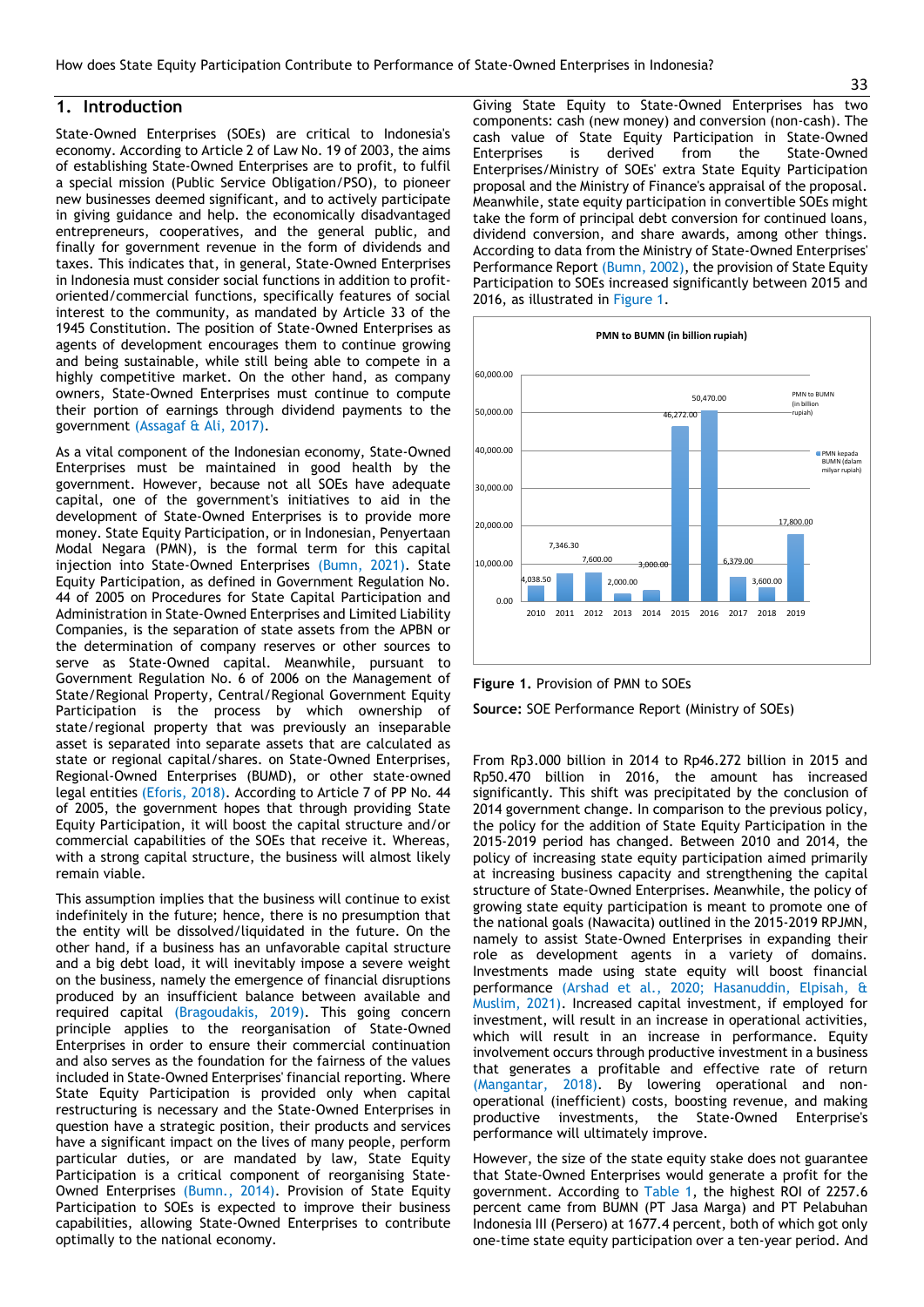year period. While PT Perikanan Nusantara (Persero) was unable to generate returns and ROI growth of -16 percent with the assistance of State Equity Participation, another BUMN, PT Penjaminan Infrastruktur Indonesia (Persero), was only able to generate a ROI of 44 percent and suffered a loss of Rp3.9 trillion in 2019 despite receiving six times State Equity Participation.

According to the Semester II-2016 Summary of Examination Results, the State Equity Participation Examination Board identified a number of issues with the management of State Equity Participation. The primary issues are budgets that are not used appropriately or in accordance with their assignment, departures from specific field norms, and activities that are delayed or handicapped to the point of impairing objective achievement. Certain State-Owned Enterprises utilise State Equity Participation for non-core business activities. While the primary mission was not completed optimally. For some State-Owned Enterprises, the difficulty of managing state equity participation emerged from the start, specifically during planning. Numerous State-Owned Enterprises that have received State Equity Participation are unprepared in terms of business strategy.

The dilemma of State-Owned Enterprises incurring losses despite receiving government capital injections in the form of State Equity Participation is not limited to public service assignments that restrict their freedom of movement. Cost structure management issues also result in significant losses in State-Owned Enterprises such as Garuda or Krakatau Steel. Sari and Lubis (2018) shown that SOEs have difficulties in the realisation of expenses. The cost of revenue, operating expenses, and other expenses of SOEs have thus far exceeded the budget. This scenario results in losses for the SOE in question. The causes of difficulties in implementing this expense budget demonstrate management's lax control over the budget, particularly the expense budget used. State ownership is another form of centralised control that is prevalent in a number of countries (Azar, Duro, Kadach, & Ormazabal, 2021). Therefore, government ownership can help to enhance the image of transparency that Good Corporate Governance should have (Noodezh, Amiri, & Ghany, 2016). Additionally, state equity involvement is associated with stakeholder theory, according to which SOEs must be accountable for all operations undertaken, both through the results of completed projects and through financial reports (Sadiq, Singh, Raza, & Mohamad, 2020). It will raise the equity of the corporation and, of course, the assets of SOEs.

Kim (2018) stated that PMN is provided to assist SOEs in executing out their activities and is also provided to SOEs that receive special government assignments. Apart from unavoidable external causes, the poor performance of numerous State-Owned Enterprises is partly attributable to a lack of competition. This vulnerability originates from the slow pace of business anticipating caused by changing environmental dynamics, an insufficient quality of people resources and leaders, and maybe an excessive amount of bureaucracy in decision-making (T, 2017). The performance of a business is determined by comparing the work accomplished by personnel to predefined standards. Individuals who have been adapted to their function or task attain performance as a result of their effort (Tweedie, Wild, Rhodes, & Martinov-Bennie, 2019). Performance appraisal is critical as a barometer of an organization's success in accomplishing its objectives. For public bureaucracies, performance data is useful for determining the extent to which the bureaucracy's assessment meets community expectations and satisfaction (Umar et al., 2019).

According to (Ariania & Agustiab, 2020), corporate performance is a term that refers to a business's operational success. Corporate Governance enables management to pursue profit and firm continuity in a balanced manner (Anginer, Demirguc-Kunt, Huizinga, & Ma, 2018). GCG implementation in State-Owned Enterprises is expected to alleviate these issues and improve managerial effectiveness and efficiency, particularly the ability of the enterprise to earn profits. Where corporate governance is a structure and process (Regulatory System and Procedure) that guides and controls the company in order to achieve sustainable growth and added value while maintaining a balance of stakeholder interests in accordance with sound corporate principles and applicable laws and regulations (Anginer et al., 2018). Corporate governance, on the other hand, defines the direction of the business in accordance with the leadership characteristics of the business. Where a leader's character has an effect on the judgments he takes  $(R)$ . Tresnawati, R, 2021).

So that companies with strong governance can raise their value, this is because effective GCG can mitigate the risks associated with the board making self-serving decisions, and corporate governance can usually increase investor confidence (Setiawanta, 2019). State-Owned Enterprises that have not performed satisfactorily face a variety of challenges, including (1) limited capital that has not yet enabled the achievement of economies of scale and stable performance; management issues caused by (a) the corporate governance system; and/or (b) management factors, including strategic and managerial competence, and management integrity; and (3) unanticipated/unresponsive competitive dynamics. This fourth point includes legal, political, and societal issues that can obstruct State-Owned Enterprises from implementing plans to achieve their corporate goals (Sari & Lubis, 2018). To revitalise State-Owned Enterprises with poor management performance, the Government, as the owner, must reorganise State-Owned Enterprises through the application of Good Corporate Governance principles. Corporate Governance (CG) is a term that refers to the connection between the numerous stakeholders in a business that defines the direction and performance of the business (Kovermann & Velte, 2019). Corporate governance became a topic of discussion, particularly in Indonesia, following the country's lengthy period of turmoil since 1998.

According to (Ariania & Agustiab, 2020), corporate performance is a term that refers to a business's operational success. Corporate Governance enables management to pursue profit and firm continuity in a balanced manner (Anginer, Demirguc-Kunt, Huizinga, & Ma, 2018). GCG implementation in State-Owned Enterprises is expected to alleviate these issues and improve managerial effectiveness and efficiency, particularly the ability of the enterprise to earn profits. Where corporate governance is a structure and process (Regulatory System and Procedure) that guides and controls the company in order to achieve sustainable growth and added value while maintaining a balance of stakeholder interests in accordance with sound corporate principles and applicable laws and regulations (Anginer et al., 2018). Corporate governance, on the other hand, defines the direction of the business in accordance with the leadership characteristics of the business. Where a leader's character has an effect on the judgments he takes (R. Tresnawati, R, 2021). So that companies with strong governance can raise their value, this is because effective GCG can mitigate the risks associated with the board making selfserving decisions, and corporate governance can usually increase investor confidence (Setiawanta, 2019).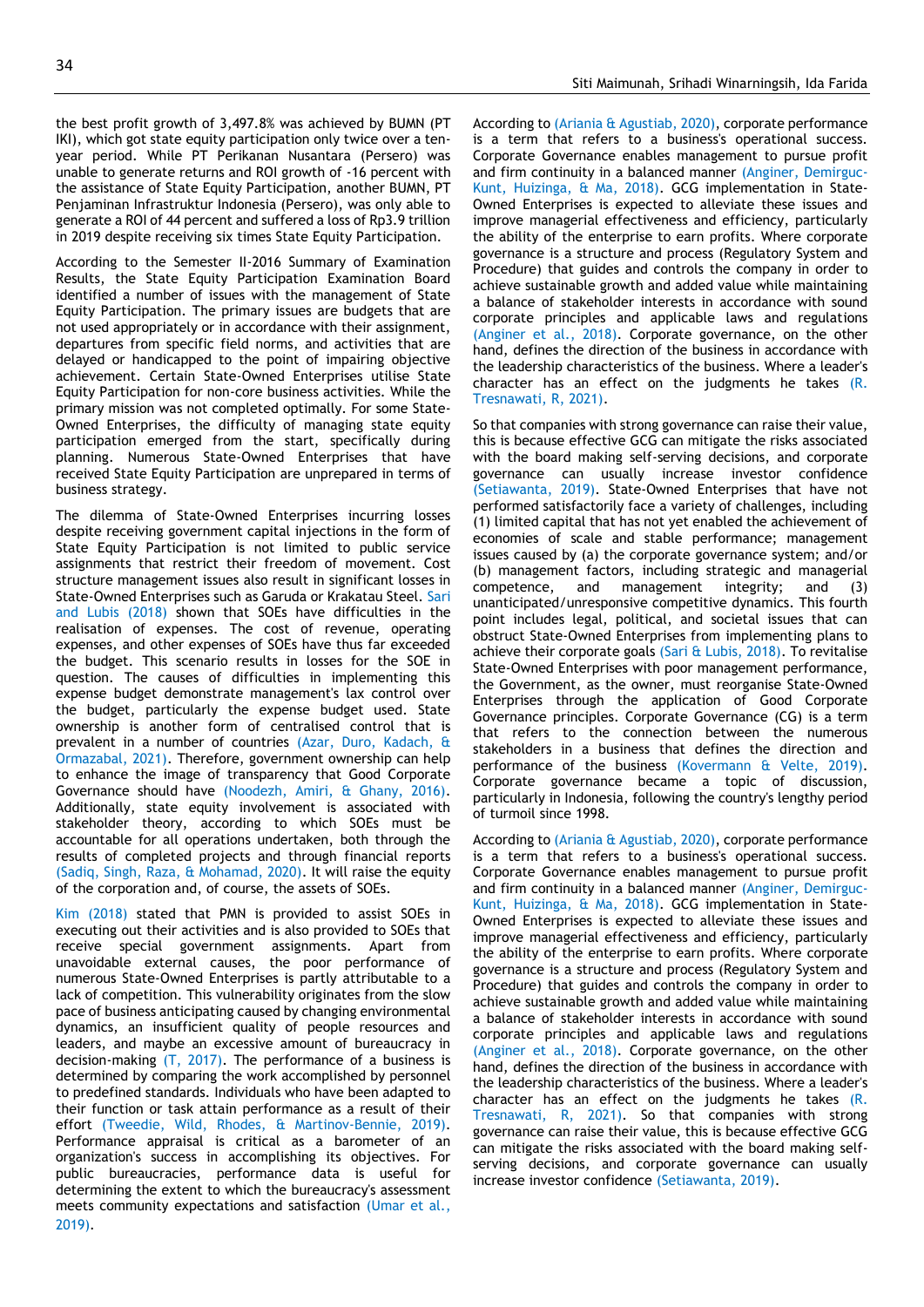| <b>No</b> | Name of BUMN Receiving PMN                             | Freq<br><b>PMN</b> | Grwth 10 th | <b>Total Profit 9 th</b> | <b>Total PMN Received</b> | <b>Surplus</b> | <b>ROI</b> |
|-----------|--------------------------------------------------------|--------------------|-------------|--------------------------|---------------------------|----------------|------------|
|           | PT Industri Kapal Indonesia (Persero)                  | 2                  | 3497.8%     | 429.52                   | 400.00                    | 29.52          | 107.4%     |
|           | PT Kereta Api Indonesia (Persero)                      | 3                  | 2454.7%     | 14,394.31                | 7,600.00                  | 6,794.31       | 189.4%     |
|           | PT Hutama Karya (Persero)                              | 3                  | 2074.2%     | 8,708.61                 | 16,100.00                 | $-7,391.39$    | 54.1%      |
|           | PT Sarana Multi Infrastruktur (Persero)                |                    | 1893.0%     | 6,363.32                 | 11,160.00                 | $-4,796.68$    | 57.0%      |
|           | PT Permodalan Nasional Madani (Persero)                |                    | 1019.8%     | 1,013.62                 | 1,000.00                  | 13.62          | 101.4%     |
| 6         | PT Waskita Karya (Persero) Tbk.                        |                    | 906.9%      | 19,110.98                | 3,500.00                  | 15,610.98      | 546.0%     |
|           | PT Barata Indonesia (Persero)                          |                    | 767.8%      | 496.52                   | 500.00                    | $-3.48$        | 99.3%      |
| 8         | PT Sarana Multigriya Finansial (Persero)               | 6                  | 626.2%      | 3,304.94                 | 5,800.00                  | $-2,495.06$    | 57.0%      |
| 9         | PT Pindad (Persero)                                    | $\overline{2}$     | 590.1%      | 1,472.60                 | 1,000.00                  | 472.60         | 147.3%     |
| 10        | PT Pembangunan Perumahan (Persero) Tbk.                |                    | 577.4%      | 12,310.64                | 2,250.00                  | 10,060.64      | 547.1%     |
| 11        | PT Industri Kereta Api (Persero)                       |                    | 527.9%      | 665.80                   | 1,000.00                  | $-334.20$      | 66.6%      |
| 12        | PT Wijaya Karya (Persero) Tbk.                         |                    | 433.8%      | 13,077.53                | 4,000.00                  | 9,077.53       | 326.9%     |
| 13        | Perum Jamkrindo                                        |                    | 396.8%      | 3,355.59                 | 6,769.00                  | $-3,413.41$    | 49.6%      |
| 14        | PT Perikanan Nusantara (Persero)                       |                    | 345.9%      | (32.04)                  | 200.00                    | $-232.04$      | $-16.0%$   |
| 15        | PT Adhi Karya (Persero) Tbk.                           |                    | 324.1%      | 8,250.78                 | 1,399.90                  | 6,850.88       | 589.4%     |
| 16        | PT Perusahaan Listrik Negara (Persero)                 |                    | 232.9%      | 249,993.22               | 35,060.00                 | 214,933        | 713.0%     |
| 17        | PT Angkutan Sungai, Danau, dan Penyeberangan (Persero) |                    | 226.5%      | 1,104.71                 | 1,000.00                  | 104.71         | 110.5%     |
| 18        | PT Penjaminan Infrastruktur Indonesia (Persero)        | 6                  | 216.9%      | 3,077.43                 | 7,000.00                  | $-3,922.57$    | 44.0%      |
| 19        | PT Pelabuhan Indonesia III (Persero)                   |                    | 171.9%      | 16,774.05                | 1,000.00                  | 15,774.05      | 1677.4%    |
| 20        | PT Jasa Marga (Persero) Tbk.                           |                    | 149.8%      | 28,219.94                | 1,250.00                  | 26,969.94      | 2257.6%    |
| 21        | PT Angkasa Pura II (Persero)                           |                    | 88.7%       | 14,683.28                | 4,000.00                  | 10,683.28      | 367.1%     |
| 22        | PT Pelabuhan Indonesia IV (Persero)                    |                    | 71.1%       | 4,009.25                 | 2,000.00                  | 2,009.25       | 200.5%     |
| 23        | PT Pengembangan Pariwisata Indonesia (Persero)         |                    | 21.0%       | 412.89                   | 250.00                    | 162.89         | 165.2%     |

Table 1. Summary of Profit Growth and ROI of BUMN PMN Receipts for 2010-2019 (in IDR Billion, Except Percentage)

Source: (BUMN Financial Statements & LKPP, processed data)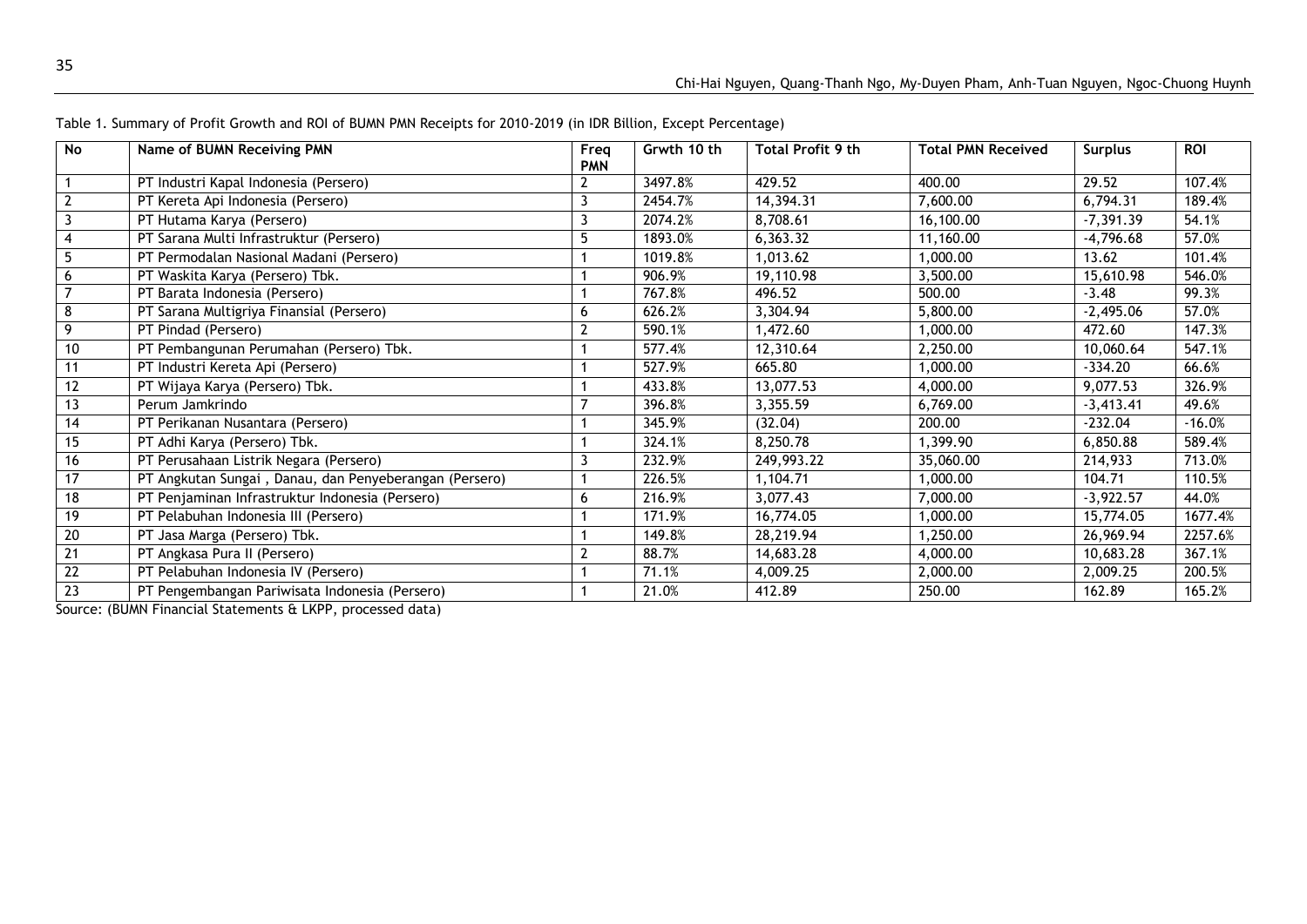State-Owned Enterprises that have not performed satisfactorily face a variety of challenges, including (1) limited capital that has not yet enabled the achievement of economies of scale and stable performance; management issues caused by (a) the corporate governance system; and/or (b) management factors, including strategic and managerial competence, and management integrity; and (3) unanticipated/unresponsive competitive dynamics. This fourth point includes legal, political, and societal issues that can obstruct State-Owned Enterprises from implementing plans to achieve their corporate goals (Sari & Lubis, 2018). To revitalise State-Owned Enterprises with poor management performance, the Government, as the owner, must reorganise State-Owned Enterprises through the application of Good Corporate Governance principles. Corporate Governance (CG) is a term that refers to the connection between the numerous stakeholders in a business that defines the direction and performance of the business (Kovermann & Velte, 2019). Corporate governance became a topic of discussion, particularly in Indonesia, following the country's lengthy period of turmoil since 1998. Many individuals believe that Indonesia's lengthy improvement process is due to the country's extremely low corporate governance. Since then, both the government and investors have increased their focus on CG practises. The reason a business succeeds or fails may be attributed to the strategy employed by the business (Haseeb, Hussain, Kot, Androniceanu, & Jermsittiparsert, 2019). The success of a business is heavily influenced by its strategic and management features. These tactics may include those for instituting Good Corporate Governance (GCG) practises within the organisation. The application of GCG principles in a business may influence its success or failure. The organisational environment has a critical role in determining a business's business strategy. According to R. Tresnawati, R (2021), business strategy is one of the methods used by businesses to identify their long-term goals and objectives while organising the many tasks that must be carried out and allocating resources. The business environment plays a causal role in the relationship between manufacturing strategy and corporate profitability. As a result, firms must constantly scan the environment in order to remain competitive, and this scanning process must be ongoing in order for the organisation to survive (going concerned and sustainability). Management must examine accounting reports and other relevant information and then compare them to previously established plans. The comparison can demonstrate whether tasks were implemented properly and efficiently. Effectiveness is defined as the accomplishment of predetermined goals after evaluating all available alternatives. According to Eforis (2018), enhancing corporate governance can benefit stakeholders. Additionally, government support for business growth is beneficial in emerging countries. Thus, governance and government assistance can have an effect on firm performance. By conducting a survey of BUMN Recipients of State Equity Participation in Indonesia, this study will analyse the influence of State Equity Participation and Business Strategy on the Implementation of Good Corporate Governance Principles and Their Impact on Company Performance. The purpose of this research is to ascertain the truth through a review of the literature (theory and previous research) and empirical testing regarding the effect of state equity participation and business operations strategy on company performance and the implementation of good corporate governance principles in State-Owned Enterprises Recipients of PMN in Indonesia. The peculiarity of this scientific research is that it refines the model developed by Noodezh et al. (2016), where these investigations focused exclusively on the relationship between capital structure and GCG, capital structure and profitability, and GCG and profit. And the model

developed by R. Tresnawati, Octavia, and Herawati (2017); Brooks and Oikonomou (2018), in which the relationship between Business Strategy and GCG is evaluated, as well as the association between GCG and Profitability. Thus, the novelty of this research is in changing prior models in order to formulate the effect of the incorporation of state models and business strategies on the adoption of Good Corporate Governance principles and firm success. Methodologically, there is the development of financial research methods based on simultaneous/econometric regression and the use of financial indicators or ratios; the researcher chose this method because he desired to obtain a fundamental understanding of cause and effect by analysing the factors causing the phenomenon in the concepts raised in the researcher's background.Literature Review

Prior research in the field of public sector accounting, particularly in the areas of Good Corporate Governance and firm performance, has been conducted, albeit few have addressed issues of state equitable involvement. According to Ali, Almagtome, and Hameedi (2019), government subsidies have a considerable negative influence on financial strength, making it impossible for SOEs to operate themselves freely if the government continues to offer subsidies or extra capital. Mangantar (2018) expressed the same thing, stating that regional government capital investment has a detrimental influence on the growth of BUMD assets and financial performance, but has no effect on BUMD's efficiency. In contrast to Abidin, Prabantarikso, Wardhani, and Endri (2021), where government equity participation has a direct effect on financial performance, this study examines the indirect effect of equity participation on financial performance via asset expansion and capital structure. Similarly, Noodezh et al. (2016) assert that more transparency in financial reporting will boost investor confidence. Disclosure of a company's overall funding policy can help foster the image of transparency that Good Corporate Governance should foster. Transparency improves performance and protects shareholders' interests. State equitable participation is recognised to be related to stakeholder theory, in which SOEs are held accountable for all operations undertaken, both by the results of completed projects and through financial reports (Sadiq et al., 2020). Wijaya and Andriani (2020) In an effort to rebuild and strengthen SOEs, the government has allocated PMN. However, the PMN offered does not always boost SOEs' profitability. The PMN supplied by the government is likewise incomplete, failing to account for the synergy between SOEs. Kim (2018) highlighted that increasing equity involvement increases the company's equity and, of course, the BUMN's assets. Where PMN is provided to assist SOEs in carrying out their activities and is also provided to SOEs that receive special government tasks. Soepardi (2005) demonstrates in his research that strategy formulation and implementation have a favourable and significant impact on financial performance, either partially or simultaneously. According to Banjarnahor and Ariani (2016), the more effective a company's strategy, the more effective the relationship between agent and principal (agency theory). This improved relationship will increase the likelihood of GCG being employed by a company. Krenn (2015) details the company's progress toward reaching the desired outcomes. Where good corporate governance is more attractive to businesses and also more sustainable is when the following conditions exist: the company's compliance costs are relatively high, the company's direct and visible non-compliance costs are relatively high, and the external compliance monitoring costs are relatively high. According to GS and Soemantri (2020), it is well established that the deployment of GCG has a considerable effect on ROE and CSI. GCG plays a critical role in strengthening the interaction between management and stakeholders (e.g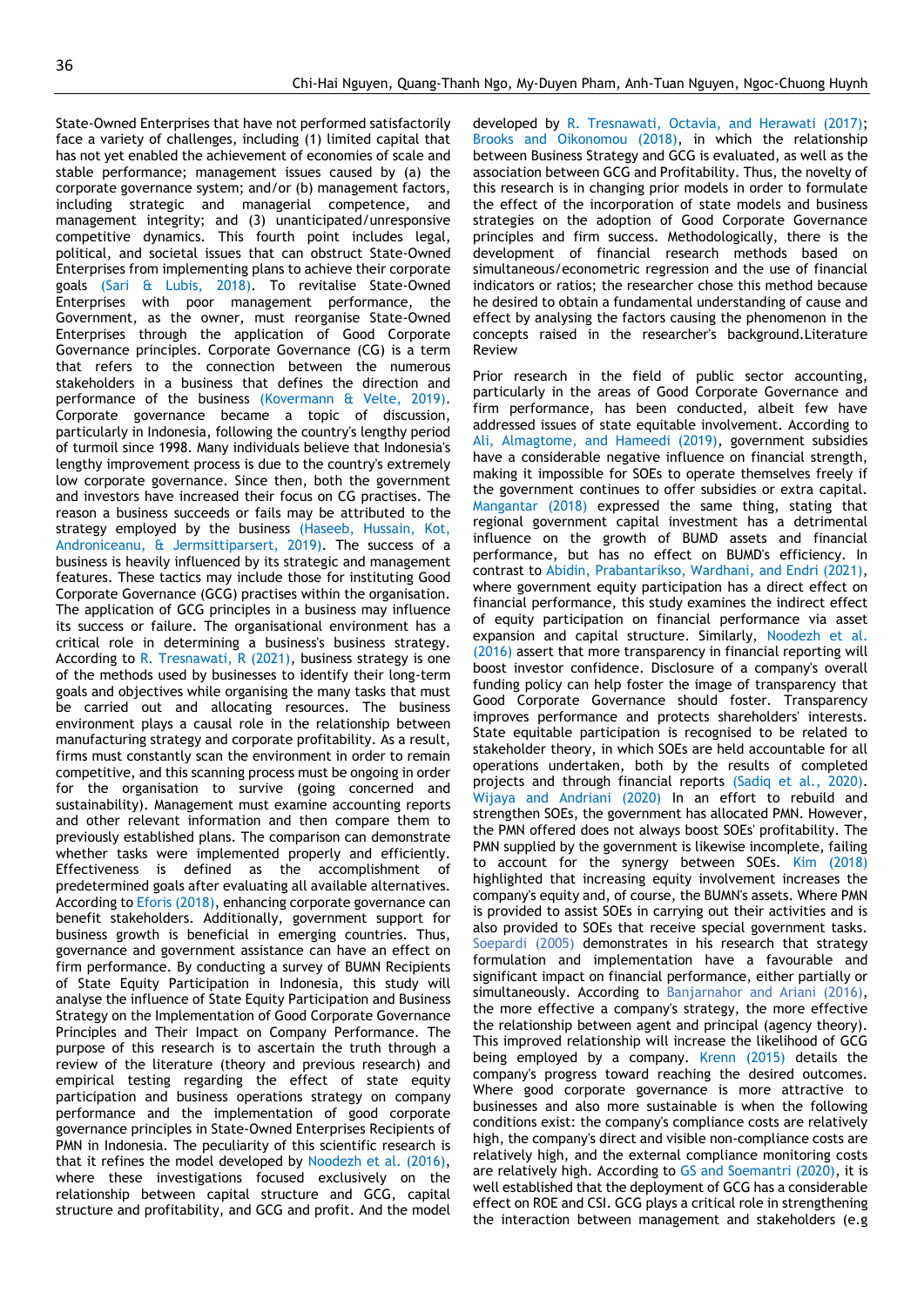consumers). Similarly, Sukmadilaga, Pratama, and Mulyani (2015) found that while the Indonesian government's financial statements contain more disclosures than those of Malaysia, both countries' disclosure levels are low. This demonstrates that both countries' level of disclosure needs to be increased in the future. Where disclosures demonstrate sound corporate governance. Transparency, justice, accountability, social awareness, independence, discipline, and the business performance of the corporation are all factors that have an effect on the GCG principles.

#### **2. Hypothesis Development**

State ownership is another form of centralised control that is prevalent in a number of countries (Azar et al., 2021). State-owned enterprises are typically inefficient since they are motivated by political objectives, and the consequent losses result in economic deficits (Hodge, 2018). The effect of state equity participation on corporate governance is due to efficient corporate governance mechanisms such as increasing the size and independence of the board of directors and the presence of more dispersed ownership (managerial and institutional), which results in lower leverage and debt levels, thereby lowering the risk of financial instability (Malagila, Zalata, Ntim, & Elamer, 2021). Transparent financial reporting will boost investor trust. Disclosure of a company's overall funding policy can help foster the image of transparency that Good Corporate Governance should foster. Transparency improves performance and protects shareholders' interests (Noodezh et al., 2016). The success of a business is heavily influenced by its strategic and management features. Among these techniques is one for implementing a Good Corporate Governance (GCG) structure within the organisation. The structure of GCG within a business may be able to predict a business's success or failure (Haseeb et al., 2019). Strategy implementation is described as a managerial activity that involves putting a new strategy in place. The managerial exercise in question is monitoring the implementation of the strategy, strengthening the strategy's competence so that it can be performed, and demonstrating progress toward reaching the desired goals (Siegel & Leih, 2018).

Given the critical nature of strategy implementation in achieving objectives, it is critical to evaluate the impact of strategy execution on Good Corporate Governance principles. Along with impacting corporate governance, State Equity Participation may have an effect on the Company's performance. The ratio of aggressive financing policies entails a greater reliance on debt as a source of funding (Mital, Del Giudice, & Papa, 2018). When businesses concentrate on the usage of current liabilities, they are more aggressive in managing them, putting them closer to the liquidity ratio. This method is undoubtedly risky, as the corporation must maintain a low net working capital position. However, profit margins are significant due to the low total cost. This has an effect on the firm's profit acquisition since the more debt the company has, the more exposed the company is to an excessive debt burden. As a result, it can be stated that the Company's aggressive financing programme has an effect on its performance.

With an alpha of 0.01, the government subsidy variable has a strong negative effect on financial performance, implying that it is difficult for State-Owned Enterprises to manage themselves if the government continues to provide subsidies and more capital programmes each year (Ali et al., 2019). For BUMN investment decisions, the capital structure variable has a favourable but small effect on financial performance. When government subsidies are utilised as a moderator, this study discovers that they improve the association between capital structure and financial performance. A strategy is a method for achieving an organization's objectives (Lamb, 2018; Mardatillah, Rosmayani, & Ramadhani, 2021; Paterlini, 2020).

Numerous studies demonstrate that strategy has an effect on an organization's performance (Aluchna & Tomczyk, 2018; Yang, Shinkle, & Goudsmit, 2022). Non-market strategy has an effect on a company's performance. Concerning the implementation of the planned strategies, the company will require additional resources or funds to execute these strategies and improve the Company's performance. Environmental costs are the expenses incurred by a firm to avoid or repair environmental damage caused by its operations (Brooks & Oikonomou, 2018). Environmental scanning has been shown to improve a company's performance in this study.

**H1:** State Equity Participation has a significant effect on Good Corporate Governance

**H2:** Business Strategy has a significant effect on Good Corporate Governance

**H3:** State Equity Participation has a significant effect on Company Performance.

**H4:** Business Strategy has a significant effect on Company Performance.

#### **3. Methodology**

The term "research methods" refers to the procedures employed by researchers to conduct studies in order to address problems (Quinlan, 2019). The researcher's method is explanatory research. Explanatory research is conducted to gain a description, a systematic, factual, and accurate account of the facts, nature, and interactions among the variables researched (Sekaran & Bougie, 2016). The researcher chose this method because she desired to obtain a fundamental response regarding causation by evaluating the components that contribute to the occurrence of the phenomena in the idea developed in the research background (Quinlan, 2019).

Field research was used to collect data, with questionnaires distributed to respondents who were included in the study analysis unit. Questionnaires were circulated by Google Forms, email, and the WhatsApp application, and were delivered personally to respondents by contact persons. The data were collected using a differential semantic scale and interval data. The Structural Equation Model (SEM) model is used to determine the influence of the factors researched on the formulation of the research problem.

The population for this study included 35 enterprises that received State Equity Participation in Indonesia between 2010 and 2019. Using the Structural Equation Model-Partial Least Squares Method, a sample size of at least 30 to 100 is recommended. The finance department, internal supervisory unit, company secretary, and several other sections of SOEs receiving State Equity Participation in Indonesia were surveyed. Respondents included Senior Manager positions (Head of Division, Head of Division, General Manager, General Head, Chief of, Corporate Secretary, and Senior Auditor), Middle Manager positions (Head of Unit, Manager, Inspector, and Accounting Manager), and Junior Manager positions (Head of Unit, Manager, Inspector, and Accounting Manager) (Senior Officer and Supervisor). This type of data collection is a field study in which data are gathered by delivering questionnaires to respondents who are part of the research analysis unit. Questionnaires were delivered by Google Forms, email, and Whatsapp and were sent directly to respondents via contact individuals. Data collected using a differential semantic scale in conjunction with interval data.

Four variables were used to determine the variables in this study: state equity participation (PMN), business strategy (SB), good corporate governance (GCG), and company performance (KP). Exogenous variables include state equity participation and business strategy, whereas endogenous variables include good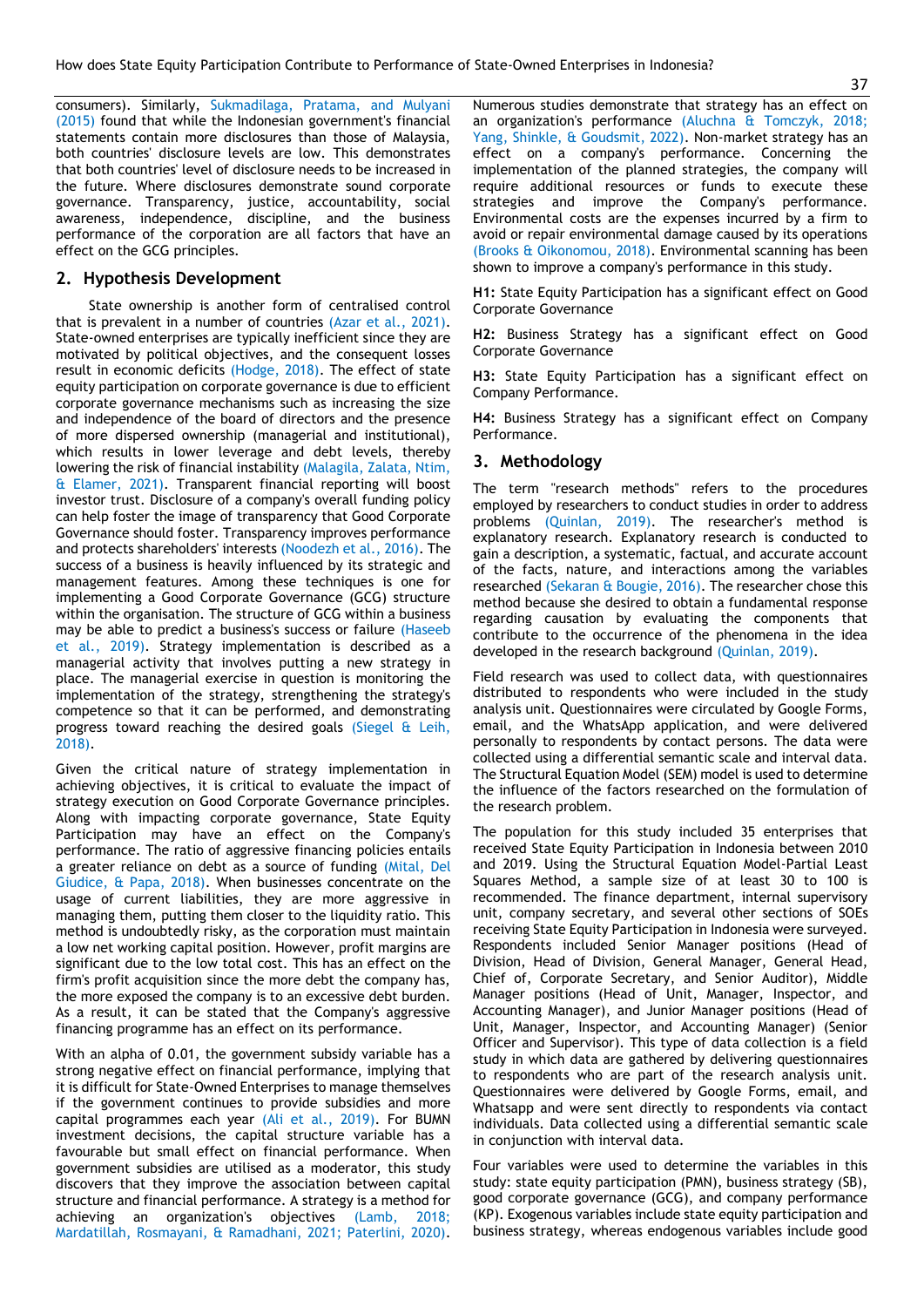corporate governance and company performance. The structural model's construction is illustrated in Figure 2.

State equity participation and business strategy are latent variables that are composed of numerous indicator latent variables, each of which has several indicators.

The indicators of State Equity Participation used in this study are qualitative indicators with limitations in the form of elements that can be considered in accordance with the Decree of the Minister of State-Owned Enterprises in Bumn (2002), which states that when assessing the health of SOEs, directors are given the option of disregarding development projects/investments that have been declared commercial operations based on the Statement of Financial Position.

The constraint is that the research indicators are based on Baltzan's (2012) perspective on cost leadership, which is based on two metrics, namely the ability of SOEs to compete and become service providers at reasonable rates. The differentiation strategy's limitations include varying degrees of product specificity/uniqueness and changes in product segmentation. While the focus strategy's shortcomings include the inability to offer particular products at cheap prices and the inability to offer diverse products at high prices.

Corporate governance variables and company performance variables are latent variables comprised of a number of latent indicator variables, each of which contains a number of indicators.

The indicators of good corporate governance used in this study are qualitative indicators based on  $A$  (2012) and Anginer et al. (2018) with indicator limitations, namely that companies must provide adequate, accurate, and timely information to stakeholders without manipulating reports or violating the principles of report defects (transparency), that SOEs can assess management integrity, ethics, and compliance with applicable laws (accountability), and that companies can know th (fairness).

The company performance indicators used in this study are qualitative indicators based on Kaplan and Norton (1996), with the caveat that financial measurement is limited to determining whether or not company strategy, implementation, and implementation contribute to or are unrelated to increasing company profits, whereas the nonfinancial perspective includes the customer perspective, internal business process perspective, and learning and growth perspective.



Figure 2. Theoretical Framework

#### **4. Result**

Convergent validity is comprised of the indicators' individual validity and the average variance retrieved (AVE). Convergent validity is used to determine the extent to which present indicators can adequately explain latent variables. This means that the stronger the indicator's convergent validity, the more capable it is of describing the latent variable. A loading factor of between 0.5 and 0.6 is still deemed adequate (Hair Jr, 2017). Table 2 and Figure 3 below illustrate the findings of the structural model with an AVE value greater than 0.5 and a standardised loading factor greater than 0.6. This indicates that the indicators in the model are valid as a method for measuring latent variables and thus suitable for modelling.

Table 2. AVE Value for Convergent Validity

| Variabel   |            | Variance<br>Average<br>Extracted (AVE) | Composite<br>Reliability |
|------------|------------|----------------------------------------|--------------------------|
| GCG        | AC         | 0.854                                  | 0.854                    |
|            | FR         | 0.944                                  | 0.944                    |
|            | TR         | 0.898                                  | 0.898                    |
|            | <b>RE</b>  | 0.918                                  | 0.918                    |
|            | IN         | 0.951                                  | 0.951                    |
| <b>PMN</b> | FP         | 0.839                                  | 0.839                    |
|            | <b>DER</b> | 0.785                                  | 0.785                    |
|            | <b>EAR</b> | 0.771                                  | 0.771                    |
|            | IM         | 0.809                                  | 0.809                    |
| <b>SB</b>  | <b>CLS</b> | 0.907                                  | 0.907                    |
|            | DF         | 0.906                                  | 0.906                    |
|            | FS.        | 0.916                                  | 0.916                    |
| KP         | NΚ         | 0.965                                  | 0.965                    |
|            | РK         | 0.962                                  | 0.962                    |

According to Table 3, the overall composite reliability value of all latent variables is greater than 0.7. Thus, all latent variables are reliable, or in other words, indicators are consistent in their measurement of their respective latent variables.

Table 3. Discriminant Validity

|            | <b>PMN</b> | SB    | GCG   | KP |
|------------|------------|-------|-------|----|
| <b>PMN</b> |            |       |       |    |
| <b>SB</b>  | 0.608      |       |       |    |
| GCG        | 0.718      | 0.605 |       |    |
| ΚP         | 0.442      | 0.862 | 0.607 |    |

According to the discriminant validity analysis results in Table 3, the Heterotrait Monotrait ratio is less than 0.90. This demonstrates that the discriminant validity is valid in the absence of a large degree of correlation between the variables.

The structural model analysis conducted in this study indicates that the variable State Equity Participation (PMN) has a substantial effect on the variable Good Corporate Governance (GCG) at a 5% level of significance, implying that H1 is true. Then, at a significance level of 5%, the Business Strategy (BS) variable also has a significant effect on the Good Corporate Governance (GCG) variable, implying that H2 is accepted. Additionally, at a significance level of 5%, the Business Strategy variable (BS) has a substantial effect on the Company's Performance Variable, which accepts H4. However, at a 5% significance level, the State Equity Participation (PMN) variable has no significant effect on the Company's Performance Variable and so rejects H3. Table 4 summarises the results of the structural model study.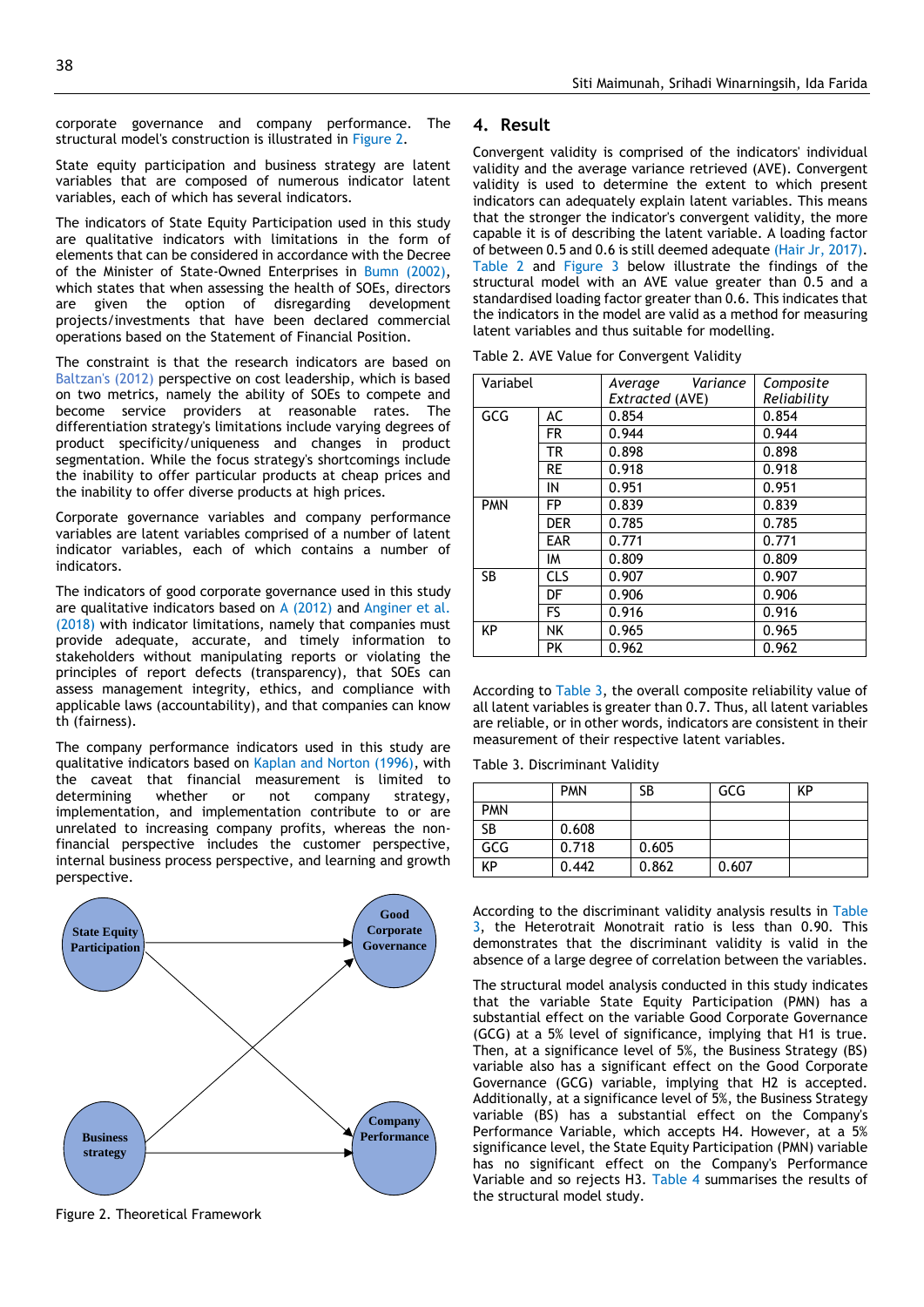

Figure 3. Assessment of the Measurement Model



**Figure 4.** Structural Model Assessment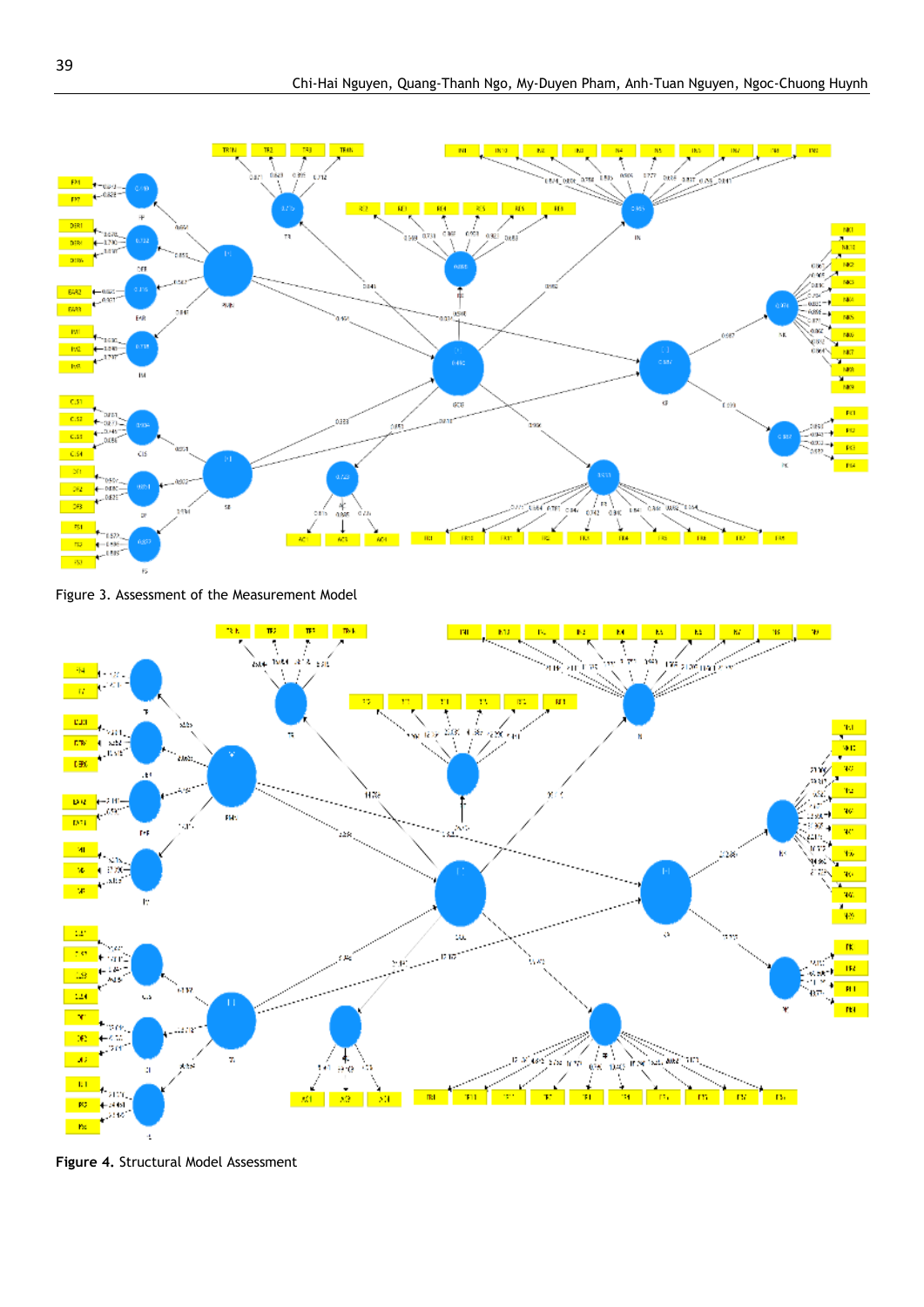| Hubungan                                                                  | <b>Beta</b> | <b>SD</b> | <b>T</b> statistics | P Values   |  |
|---------------------------------------------------------------------------|-------------|-----------|---------------------|------------|--|
| PMN-> GCG                                                                 | 0.464       | 0.121     | 3.843               | $0.000***$ |  |
| SB > GCG                                                                  | 0.333       | 0.110     | 3.028               | $0.003***$ |  |
| $PMN \rightarrow KP$                                                      | 0.034       | 0.109     | 0.310               | $0.757$ ts |  |
| $SB \rightarrow KP$                                                       | 0.810       | 0.071     | 11.39               | $0.000***$ |  |
| *<br>Notes: ***: Significant at 1% level.<br>**: Significant at 5% level. |             |           |                     |            |  |

Table 4. Structural Model Analysis

\*: Significant at 1% level, \*\*: Significant at 5% level, \*: Significant at 10% level, ts: not significant

#### **5. Discussion and Conclusion**

The structural model analysis results indicate that the variable State Equity Participation (PMN) has a significant effect on the variable Good Corporate Governance (GCG) at a 5% significance level with a t-count value of  $3.843 >$  t-table (1.645). Thus, Hypothesis 1 is established. It is deemed suitable that there is a favourable relationship between state equity participation and good corporate governance. As explained in Minister of SOE Regulation No. Per-1/MBU/03/2021 on Guidelines for Proposing, Reporting, Monitoring, and Changes in the Use of Additional State Equity Participation in State-Owned Enterprises and Limited Liability Companies, the issuance of this Regulation is part of the accountability and transparency principles that will become mandatory for all companies falling under the scope of State-Owned Enterprises. This is how effective corporate governance is affected in the context of State-Owned Enterprises.

According to PP No. 44 of 2005, State Equity Participation (PMN) is the separation of state assets from the State Revenue and Expenditure budget or the determination of company reserves or other sources to be used as capital for State-Owned Enterprises and/or other Limited Liability Companies and managed in a corporate manner. Meanwhile, Corporate Governance is believed to be a term that refers to a structure that enables the organisation to be governed and managed. Corporate Governance can also be used to denote the rights and obligations of major stakeholders in a business (Bragoudakis, 2019). The relationship between the two demonstrates that the more cash granted by the government to serve as capital for State-Owned Enterprises, the more steered and regulated a firm structure may be.

This finding is consistent with prior research, which indicates that effective corporate governance mechanisms such as increased board size and independence, as well as more dispersed ownership (managerial and institutional), result in lower levels of leverage and debt, thereby reducing the risk of financial instability (Malagila et al., 2021).

Another study argues that the capital structure has an indirect effect on agency costs, which, combined with the company's growth, has an effect on the corporate governance function. Additionally, it is well-known that capital structure, agency costs, and corporate governance are important pillars that influence the organisation in a systematic and synchronous manner.

At a significance level of 5% and a t-count value of 3.028 > ttable, the Business Strategy (SB) variable also has a significant effect on the Good Corporate Governance (GCG) variable (1.645). Thus, Hypothesis 2 is established. This is because the long-term goal of SOE reform is to establish an effective corporate governance system and a government control structure that is appropriate. So that the methods implemented can be effectively implemented and the company's progress toward obtaining the desired goals can be tracked. Given the critical nature of strategy execution in achieving objectives, it is critical to analyse the impact of strategy execution on the principles of Good Corporate Governance (Siegel & Leih, 2018).

Based on the Minister of State-Owned Enterprises' Decree No. Kep-117/M-MBU/2002 dated August 1 (Kepmen Bumn, 2021), concerning the Implementation of Good Corporate Governance Practices in State-Owned Enterprises, and as refined by the Minister of State-Owned Enterprises' Regulation No. PER-01/MBU/2011 concerning the Implementation of Good Corporate Governance in State-Owned Enterprises It is well established that in order to implement these GCG principles, a business must develop the appropriate Business Strategy.

It is well established that the more effective a business's strategy, the more effective the interaction between agent and principal (agency theory) (Ariania & Agustiab, 2020). This improved relationship will increase the use of GCG in a business. This remark is backed up by prior studies that examined corporate governance from an international perspective, namely the existence of a global code of corporate governance (Aluchna & Tomczyk, 2018). This is demonstrated by the company's approach of engaging with larger corporate clients in order to have a better understanding of the risks associated with its governance.

These findings corroborate prior study in which it was demonstrated that the Business Strategy and Good Corporate Governance variables both have a substantial association with the Company's performance in a partial and concurrent manner (Seligsohn, Liu, & Zhang, 2018). Additionally, other publications demonstrate that business strategy has a large impact on an organization's competence (Ullah, Pinglu, Ullah, Zaman, & Hashmi, 2020). Where good corporate governance is more attractive to businesses and also more sustainable is when the following conditions exist: the company's compliance costs are relatively high, the company's direct and visible noncompliance costs are relatively high, and the external compliance monitoring costs are relatively high (Krenn, 2015).

However, at a 5% significance level and a t-count value of 0.310, the variable State Equity Participation (PMN) shows no significant effect on the Company Performance Variable (1.645). As a result, Hypothesis 3 is not established. This is because the non-disbursement of PMN at the start of the year has restricted SOEs' ability to make investments and utilise those assets to create income (return) (Kim, 2018).

This finding is consistent with prior research that found no association between government subsidies and the financial success of State-Owned Enterprises (Nugroho, 2019). This issue demonstrates that increasing capital investment will not increase the financial performance of the business.

State ownership has no effect on the Company's performance. Whereas, without taking into account the government's sharing structure, the concentration of ownership cannot account for the Company's performance. Furthermore, the monitoring or explanation of State Equity Participation does not appear to apply, unless it is tied to share ownership structure (Ali et al., 2019). Additionally, the presence of state ownership or participation in the Company's equity will have no effect on its performance. This is because the state and its representatives lack adequate resources and experience for monitoring and supervising State-Owned Enterprise performance management (Eforis, 2018).

According to prior research, the capital structure has a shortterm effect on profitability, but not on long-term profitability (business performance) (Ullah et al., 2020). Additionally, it is reinforced by the fact that the Debt to Asset Ratio (DAR) has no effect on firm value, as does the payout ratio. Because the debt-to-asset ratio (DAR) is also a measure of state equity participation, this bolsters the assertion that state equity participation has no effect on company performance (Husna &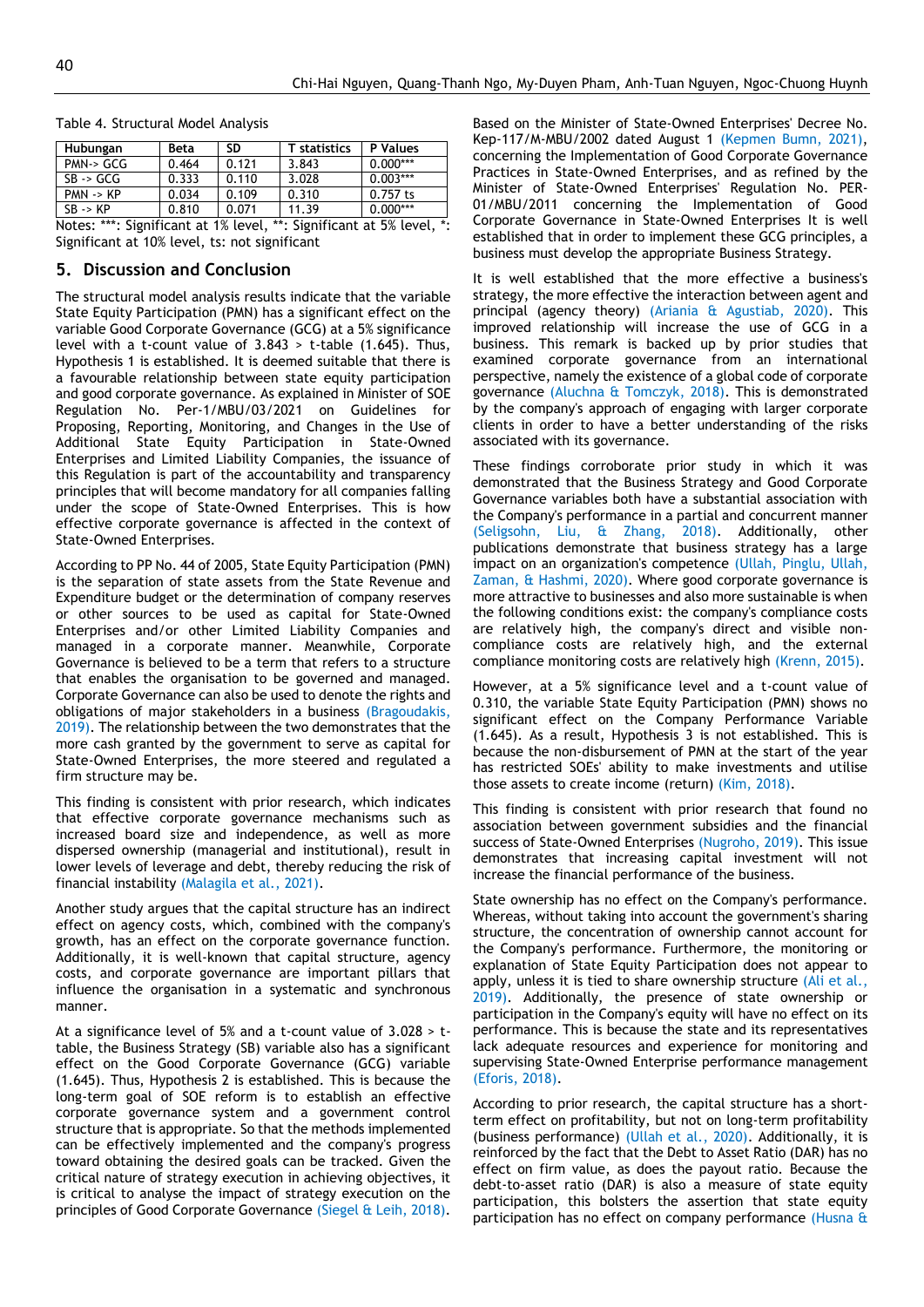Satria, 2019). The corporation handles debt extremely efficiently, to the point where more debt boosts the company's worth (Šodan, 2019).

While the Business Strategy variable (SB) has a statistically significant effect on the Company's Performance Variable at a 5% significance level and a t-count value of 11.39 > t-table (1.645). Thus, Hypothesis 4 is established. There is a relationship between Business Strategy and Company Performance because Business Strategy is a company's activity of implementing integrated policies to create a competitive advantage in achieving the company's business objectives, and this competitive advantage will eventually affect the Company's Performance.

These findings corroborate prior studies demonstrating the importance of having a business strategy in enhancing the relationship between inventory management and the company's performance (Mahzura, 2018; Sitopu, Sitinjak, & Marpaung, 2021). Additionally, it is detailed how the Business Strategy would impact the Company's performance. This suggests that the more robust a business's strategy, the more robust the business's performance (Pratiwi & Riana, 2021).

This conclusion is corroborated by prior research indicating that the application of GCG and Business Strategy has a favourable effect on the financial and non-financial performance of Indonesian State-Owned Enterprises (Delila & Kania, 2018). Thus, the more effectively GCG and business strategy are implemented in Indonesia, the better the company's financial and non-financial performance. Additionally, other journals demonstrate a favourable and significant association between the inventory system and the company's performance; Second, it is established that strategies contribute to the strengthening of the interaction between systems (Mahzura, 2018).

In practise, it is expected that SOEs will: 1) manage state equity participation to ensure sufficient liquidity and mitigate the risk of not seeking external sources of capital or loans; 2) improve implementation strategy through cost leadership, differentiation, and focus strategies; and 3) management implements Corporate Governance, which is not only for compliance purposes, but also to improve the company's performance.

The study's limitation is in the relationship between the influence factors of state equity participation, business strategy, and the implementation of Good Corporate Governance principles on the company's performance, with actual implementation and real programme plans failing to reach the implementation stage. This study continues to make assumptions in order to evaluate the granting of State Equity Participation to State-Owned Enterprises, although they have not been acknowledged completely.

Based on the constraints outlined above, it can serve as a foundation for additional study or recommendations for practical policies for real-world implementation and programme design that make the effects of these elements more obvious in order to improve performance. Due to the paucity of research on state equity participation, this study focuses exclusively on the stage of practical factors affecting the performance of state-owned enterprises.Policy Implication

According to the findings of the research and discussion, as well as the study's conclusions, the government should be able to balance the corporate purpose with the social mission entrusted to SOEs. SOEs whose performance in controlling PMN has been subpar and have a history of losses are anticipated to improve through the following:

a) Concentrating on the implementation of the company's business strategy, particularly the differentiation and focus strategies, as well as the implementation of strategies,

particularly those that differentiate themselves through their ability to serve and satisfy customer needs and desires, as well as the implementation of strategies, particularly those that differentiate themselves through their ability to serve and satisfy customer needs and desires.

b) Managing the company's operating costs and enhancing the economic aspect through the control of operational activities, resource allocation and utilisation, and operational inspectors who can encourage the improvement of company performance and the timely completion of each job with appropriate and timely resources.

c) Adherence to the principles of Good Corporate Governance, which is not merely a matter of conformity, but also focuses on regulation and required openness. Thus, it becomes a system that the business requires in order to boost performance.

For additional research that will discuss PMN in order to increase the number of SOE respondents who receive PMN and to broaden the selection of research indicators, such as decisions on fundamental improvements through synergies between SOEs in the context of cost efficiency, followed by downsizing decisions to conduct mergers and acquisitions, including the liquidation of SOEs based on similarities. line of business to minimise or even eliminate losses.

#### **References**

- A, Sutedi. (2012). Good Corporate Governance. Jakarta: PT. Sinar Grafika.
- Abidin, Zaenal, Prabantarikso, R Mahelan, Wardhani, Rhisya Ayu, & Endri, Endri. (2021). Analysis of bank efficiency between conventional banks and regional development banks in Indonesia. *The Journal of Asian Finance, Economics, and Business, 8*(1), 741-750. doi[:https://doi.org/10.13106/jafeb.2021.vol8.no1.74](https://doi.org/10.13106/jafeb.2021.vol8.no1.741) [1](https://doi.org/10.13106/jafeb.2021.vol8.no1.741)
- Ali, Maher Naji, Almagtome, Akeel Hamza, & Hameedi, Karrar Saleem. (2019). Impact of accounting earnings quality on the going-concern in the Iraqi tourism firms. *African Journal of Hospitality, Tourism and Leisure, 8*(5), 1-12.
- Aluchna, Maria, & Tomczyk, Emilia. (2018). Compliance with Corporate Governance Best Practice. The Perspective of Ownership Structure. *Journal of Management and Financial Sciences*(32), 9-26.
- Anginer, Deniz, Demirguc-Kunt, Asli, Huizinga, Harry, & Ma, Kebin. (2018). Corporate governance of banks and financial stability. *Journal of Financial Economics, 130*(2), 327-346.

doi[:https://doi.org/10.1016/j.jfineco.2018.06.011](https://doi.org/10.1016/j.jfineco.2018.06.011)

- Ariania, Dwi Indah Rosyidah, & Agustiab, Dian. (2020). The Impacts of Good Corporate Governance on Corporate Performance with Corporate Social Responsibility Disclosure as the Intervening Variable. *International Journal of Innovation, Creativity and Change, 11*(9), 280-299.
- Arshad, MZ, Meirun, T, Ahmad, MJ, Ali, M, Arshad, MH, & Maneerat, C. (2020). The importance of learning orientation and entrepreneurial orientation on SMEs performance. *International Journal of Disaster Recovery and Business Continuity, 11*(1), 1220-1228.
- Assagaf, Aminullah, & Ali, Hapzi. (2017). Determinants of financial performance of state-owned enterprises with government subsidy as moderator. *International Journal of Economics and Financial Issues, 7*(4), 330- 342.
- Azar, José, Duro, Miguel, Kadach, Igor, & Ormazabal, Gaizka. (2021). The Big Three and corporate carbon emissions around the world. *Journal of Financial Economics, 142*(2), 674-696. doi[:https://doi.org/10.1016/j.jfineco.2021.05.007](https://doi.org/10.1016/j.jfineco.2021.05.007)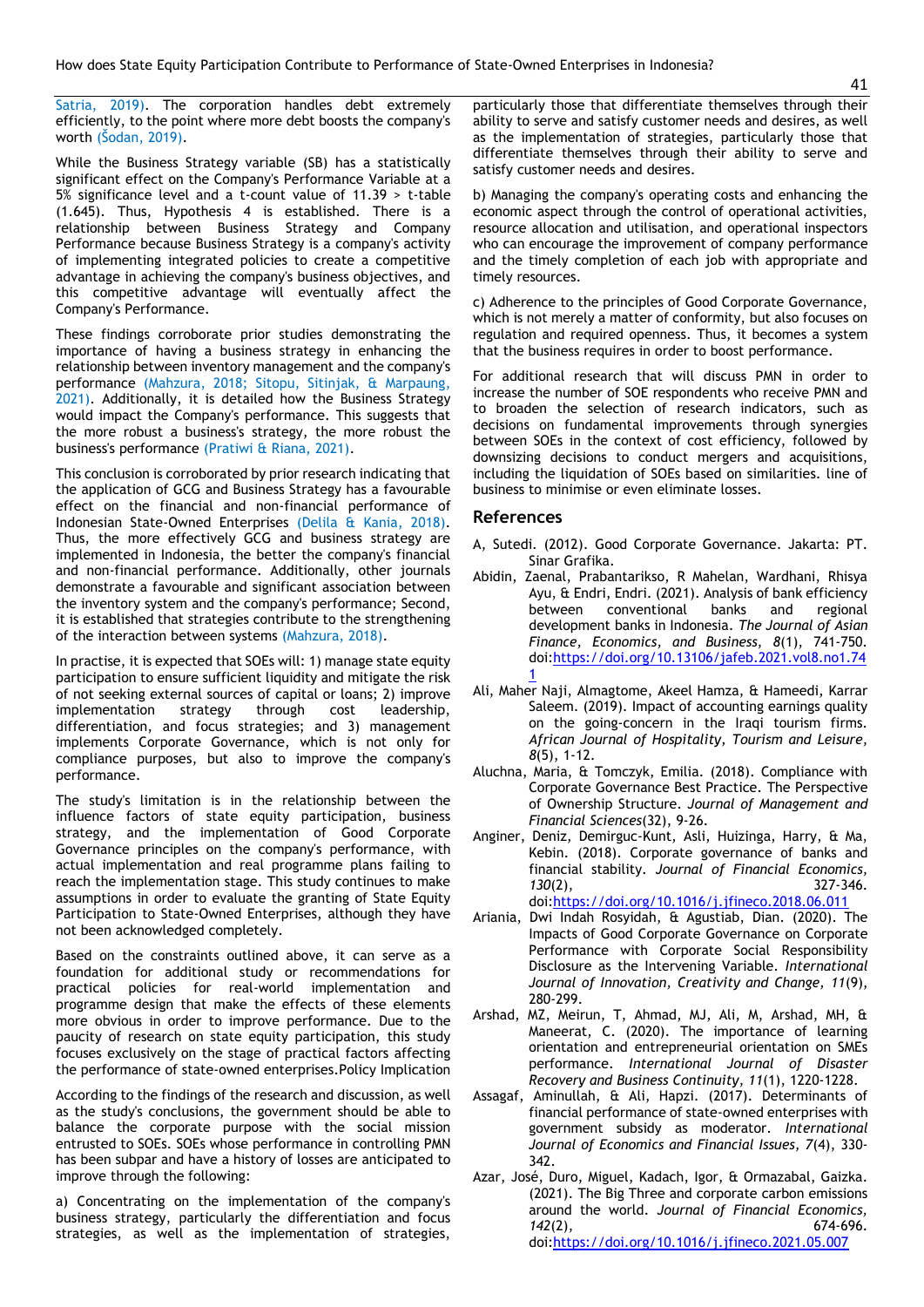- Bragoudakis, Zacharias. (2019). Capital Structure, Agency Cost and Corporate Governance: Theoretical linkages under the operational framework of a modern company. *Agency Cost and Corporate Governance: Theoretical Linkages Under the Operational Framework of a Modern Company (February 15, 2019), 1*(2), 140-150. doi[:https://dx.doi.org/10.2139/ssrn.3333796](https://dx.doi.org/10.2139/ssrn.3333796)
- Brooks, Chris, & Oikonomou, Ioannis. (2018). The effects of environmental, social and governance disclosures and performance on firm value: A review of the literature in accounting and finance. *The British Accounting Review,* 50(1), 1-15. doi[:https://doi.org/10.1016/j.bar.2017.11.005](https://doi.org/10.1016/j.bar.2017.11.005)
- Bumn, Kepmen. (2002). Decree of the Minister of SOEs KEP-100/MBU/2002 Dated June 4, 2002: concerning the Assessment of the Health Level of State-Owned Enterprises.
- Bumn, Kepmen. (2021). Legislation PER-01/MBU/2021 Dated March 1, 2021 concerning Guidelines for Proposing, Reporting, Monitoring, and Changes in the Use of Additional State Equity Participation to State-Owned Enterprises and Limited Liability Companies.
- Bumn., Kepmen. (2014). Government Agency Performance Accountability Report (LAKIP) Ministry of SOEs.Kementerian Badan Usaha Milik.
- Delila, Delila, & Kania, Delila. (2018). *The Right of a Child to Choose a Citizenship in Accordance with Indonesian Legislation Number 12, 2006 on Indonesian Citizenship.* Paper presented at the Annual Civic Education Conference (ACEC 2018).
- Eforis, Chermian. (2018). Corporate governance, state ownership and firm performance: An empirical study of state-owned enterprises in Indonesia. *Acc. Fin. Review, 3*(1), 26-32.
- GS, Achmad Daengs, & Soemantri, Asep Iwa. (2020). Entrepreneurship Orientation Strategy, Market Orientation And Its Effect On Business Performance In MSMEs. *Ekspektra: Jurnal Bisnis dan Manajemen, 4*(1), 1-10. doi[:https://doi.org/10.25139/ekt.v4i1.2163](https://doi.org/10.25139/ekt.v4i1.2163)
- Hair Jr, J. F., Matthews, L. M., Matthews, R. L., & Sarstedt, M. (2017). PLS-SEM or CB-SEM: updated guidelines on which method to use. *International Journal of Multivariate Data Analysis, 1*(2), 107-123. doi[:https://doi.org/1010.1504/ijmda.2017.087624](https://doi.org/1010.1504/ijmda.2017.087624)
- Hasanuddin, Rusdiah, Elpisah, E, & Muslim, M. (2021). The Influence of Financial Performance Dimensions on Local Government Capital Expenditure Allocation. *ATESTASI: Jurnal Ilmiah Akuntansi, 4*(2), 291-300. doi[:https://doi.org/10.33096/atestasi.v4i2.956](https://doi.org/10.33096/atestasi.v4i2.956)
- Haseeb, Muhammad, Hussain, Hafezali Iqbal, Kot, Sebastian, Androniceanu, Armenia, & Jermsittiparsert, Kittisak. (2019). Role of Social and Technological Challenges in Achieving a Sustainable Competitive Advantage and Sustainable Business Performance. *Sustainability, 11*(14), 3811. doi[:https://doi.org/10.3390/su11143811](https://doi.org/10.3390/su11143811)
- Hodge, Graeme A. (2018). *Privatization: An international*
- *review of performance*: Routledge. Husna, Asmaul, & Satria, Ibnu. (2019). Effects of return on asset, debt to asset ratio, current ratio, firm size, and dividend payout ratio on firm value. *International Journal of Economics and Financial Issues, 9*(5), 50.
- Kaplan, Robert S, & Norton, David P. (1996). Balanced Scorecard, Menerjemahkan Strategi Menjadi Aksi, Alih Bahasa: Peter R. *Yosi Pasla*.
- Kepmen Bumn. (2021). Decree of the Minister of SOEs KEP-117/M-MBU/2002 Dated July 31, 2002: concerning the Implementation of Good Corporate Governance Practices in State-Owned Enterprises (BUMN).
- Kim, Kyunghoon. (2018). Matchmaking: Establishment of stateowned holding companies in Indonesia. *Asia & the Pacific Policy Studies, 5*(2), 313-330. doi[:https://doi.org/10.1002/app5.238](https://doi.org/10.1002/app5.238)
- Kovermann, Jost, & Velte, Patrick. (2019). The impact of corporate governance on corporate tax avoidance—A literature review. *Journal of International Accounting, Auditing and Taxation, 36*, 100270. doi[:https://doi.org/10.1016/j.intaccaudtax.2019.100](https://doi.org/10.1016/j.intaccaudtax.2019.100270) [270](https://doi.org/10.1016/j.intaccaudtax.2019.100270)
- Krenn, Mario. (2015). Understanding decoupling in response to corporate governance reform pressures. *Journal of Financial Regulation and Compliance, 23*(4), 369-382. doi[:https://doi.org/10.1108/JFRC-04-2014-0019](https://doi.org/10.1108/JFRC-04-2014-0019)
- Lamb, N. H., & Roundy, P. T. (2018). Institutional, stakeholder, and cultural influences on corporate social performance: an institution-based view. *International Journal of Comparative Management, 1*(1), 4-18. doi[:https://doi.org/1010.1504/ijcm.2018.091487](https://doi.org/1010.1504/ijcm.2018.091487)
- Mahzura, Tengku Alvi Syahri. (2018). The Analysis of The Influence of Financial Performance, Company Size, Ownership Structure, Leverage and Company Growth on Company Values in Food and Beverage Industry Companies Listed in IDX 2012-2016 Period. *International Journal of Public Budgeting, Accounting and Finance, 1*(4), 1-12.
- Malagila, John K., Zalata, Alaa M., Ntim, Collins G., & Elamer, Ahmed A. (2021). Corporate governance and performance in sports organisations: The case of UK premier leagues. *International Journal of Finance & Economics, 26*(2), 2517-2537. doi[:https://doi.org/10.1002/ijfe.1918](https://doi.org/10.1002/ijfe.1918)
- Mangantar, Maryam. (2018). An Analysis of the Government Financial Performance Influence on Community Welfare in North Sulawesi Province Indonesia. *International Journal of Economics and Financial Issues, 8*(6), 137.
- Mardatillah, Annisa, Rosmayani, Rosmayani, & Ramadhani, Shafira Amalia. (2021). Sustainable Competitive Advantage of Riau Malay Weaving Industry Based on Local Wisdom. *International Research Journal of Business Studies, 13*(3), 227-240. doi[:https://doi.org/10.21632/irjbs.13.3.227-240](https://doi.org/10.21632/irjbs.13.3.227-240)
- Mital, Monika, Del Giudice, Manlio, & Papa, Armando. (2018). Comparing supply chain risks for multiple product categories with cognitive mapping and Analytic Hierarchy Process. *Technological Forecasting and Social Change, 131*, 159-170. doi[:https://doi.org/10.1016/j.techfore.2017.05.036](https://doi.org/10.1016/j.techfore.2017.05.036)
- Noodezh, Hamid Ravanpak, Amiri, Ali, & Ghany, Niloufar. (2016). Investigate the capital structure on the transparency of the financial reporting in the listed companies in the stock exchange. *International Journal of Academic Research in Accounting, Finance and Management Sciences, 6*(3), 243-254.
- Nugroho, Hendro. (2019). *The impact of government support on the performance of Indonesia's state-owned*  **enterprises.** Retrieved from <https://www.econstor.eu/handle/10419/222750>
- Paterlini, Marta. (2020). Closing borders is ridiculous': the epidemiologist behind Sweden's controversial coronavirus strategy. *Nature, 580*(7805), 574.
- Pratiwi, Ni Wayan Astiti, & Riana, I Gede. (2021). Entrepreneurial Orientation, Market Orientation on Silversmiths Innovation. *Journal of Multidisciplinary Academic, 5*(2), 124-128.
- Quinlan, C., Babin, B., Carr, J., & Griffin, M. (2019). Business research methods. South Western Cengage.
- Sadiq, Muhammad, Singh, Jaspal, Raza, Muhammad, & Mohamad, Shafi. (2020). The impact of environmental,